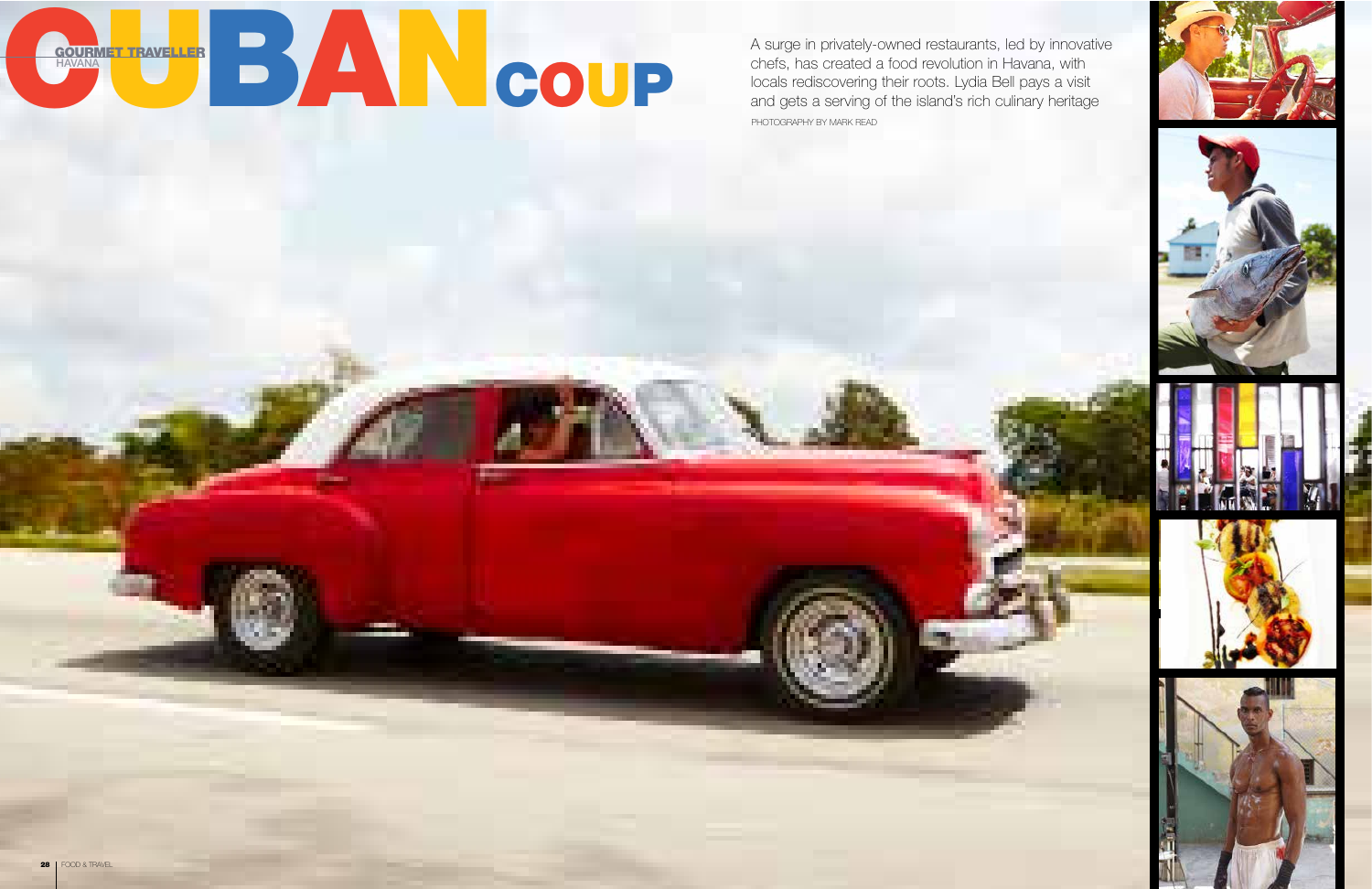# **Travel information**

The know Havana is to love her – those rutted, ruined streets of colonial beauty, those enchanting squares fringed with arches and bathed in bougainvillea. Sweet rum, tropical breezes, myriad rumbling American jalopies and o know Havana is to love her – those rutted, ruined streets of colonial beauty, those enchanting squares fringed with arches and bathed in bougainvillea. Sweet rum, tropical breezes, are the elements that combine to win hearts.

This is the most culturally rich country in the Caribbean, possibly in Latin America. And after getting on for six decades of socialism, it is clear that artistic virtuosity is flourishing, whether in dance, song or on canvas. Cuba's exotic food heritage, on the other hand, a fusion of Spanish, African, Amerindian and Chinese elements, is only just being rediscovered. Over the past six decades, it has been trampled on by the strictures of the US embargo and a domestic economic crisis – a paucity of ingredients devastating a once-rich cuisine. When private restaurants (*paladares*) were introduced from the 1990s onwards, a clutch of competent cooks began to flourish – notably at La Guarida, the film set for Cuban cult film *Fresa y Chocolate*, and La Esperanza, decked out like a colonially beautiful stage and ever popular despite the famously bitchy service. They flourished, though, because there was nowhere else to go. For the most part, prohibitive taxes and regulations, ignorance about entrepreneurialism and a dearth of produce meant the majority of restaurants remained uninspired front-room affairs, rotating a distinctly uncreative set of Cuban staples. Street food was inedible (the famous Cuban sandwich descended to reconstituted ham and cheese with the texture and taste of foot mould) and the hotel buffets were the spam-based stuff of horror-film legends.

To offset massive redundancy in the public sector, the state has sanctioned the establishment of small private firms and is even offering loans. Businesses have mushroomed across Cuba, from mobile-parts shops to nail bars. On the restaurant scene, the result has been an explosion of paladares. Chefs are returning from overseas with capital to fund homegrown projects, and top dogs are ditching state restaurants to start creative kitchens. **•••••••••••••••** 



Virgin Atlantic (virgin-atlantic.com) flies twice weekly to Havana from London Gatwick.

Air France (airfrance.com) operates regular flights from London Heathrow to Havana via Paris.

> But the winds of change have been blowing, and what started as a gentle gust a few years ago is picking up speed. The more pragmatic, less austere Raúl Castro, who took over from his brother Fidel in 2008, is presiding over a slow liberalisation. Barack Obama has eased restrictions on remittances for Cuban-Americans and millions more dollars are pouring into Cuba. Upwards of 15 resortstyle hotels are on the drawing board with foreign partners in place.

**Cuba Tourist Board** (*travel2cuba.co.uk*) has a website full of practical information, including lists of tourism operators and events. Esencia Experiences (esenciaexperiences.com) is a bespoke Cuba specialist offering a seven-day food-focused trip taking in visits to organopónicos, suppliers, the latest paladares and cooperatives. Food tours extend from Havana to Viñales and Trinidad. Clients stay in five-star hotels and upscale private homes. From £1,395pp based on two sharing, including visa costs and private transfers but excluding flights. **Intrepid Travel** (*intrepidtravel.com*). Wander through Havana's crumbling backstreets, take a salsa lesson, visit Unesco-listed Trinidad, soak up the mountain air of Soroa's mountain orchards and relax on the white sands of Playa Ancon on an immersive, eight-day Cuba tour. From £895pp, which includes transport and transfers, three nights' B&B and four nights at casa particulars (homestays with local families). Excludes flights.

**Eat Cuban** by Andy Rose and Judy Bastyra (Simon & Schuster, £16.99) interweaves recipes conceived by the former head chef at Soho's Floridita bar and restaurant with colourful shots of the island and brief interludes on Cuba's past and present. Epic plates include roast suckling pig and ropa vieja, a classic updated with duck confit and jalapeño crème fraîche. Havana Good Time (£2, connergorry.com) is a Havana city guide app (iOS only) written by sharp-tongued US expat Conner Gorry.

Left to right: ageing cars cruise past landmarks like Karl Marx theatre: Le Chansonnier is a *paladar* spearheading change in the city. Opposite, top row: creative dishes and decor at Le Chansonnier. Middle: diving in at Riviera Hotel (also right); cooling off with a frozen mango daiquiri. Bottom: Le Chansonnier; ceviche; Artedel Penthouses in the Vedado district



Two currencies circulate in Cuba: Cuban pesos (CUP) for citizens, and Cuban convertible pesos (CUC), the tourist currency. All tourist activities are charged in CUC but some street food can be bought with CUP. Bring euro or sterling, as converting US dollars incurs a commission charge of 18 per cent. Cuba is in the Caribbean and the best time to visit is November to April, when the climate is generally dry and warm. From May it gets increasingly humid, and hurricane season peaks in September.

### **GETTING THERE**

### **RESOURCES**

### **FURTHER READING**

'The explosion of *paladares* has resulted in chefs returning from overseas with capital to fund projects and top dogs ditching state restaurants to start creative kitchens'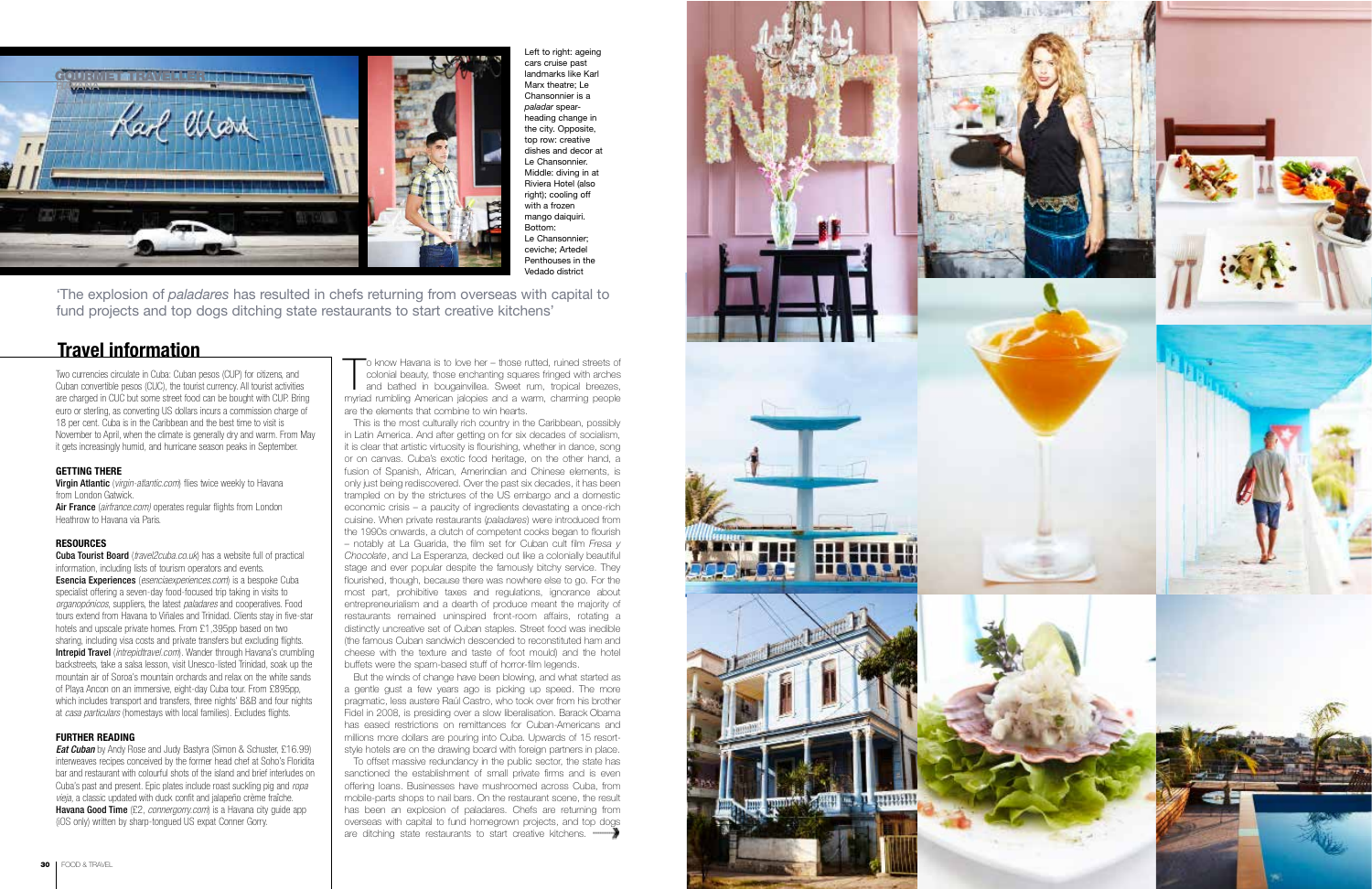

## **Where to stay**

Artedel Luxury Penthouse The chic penthouse apartment of suave and immensely likeable Ydalgo Martinez is scattered with contemporary furniture, Murano glass, bronze lamps and vibrant art. Brilliant views and an outside terrace complete the picture. Unlike anywhere else in Havana, it also has a decent concierge. Sole use of penthouse on a B&B basis (sleeps six), £280 a night. Calle I, 260, between 15 and 17, Esq 17, esenciaexperiences.com

**Hotel Nacional de Cuba** This grande dame opened in 1930 and has been highly popular with every kind of notable personality, from mobsters to films stars, ever since. It still dominates the Vedado district's skyline and its public spaces exude an atmospheric allure. Decent restaurants, a great cultural cabaret and wonderful gardens make this a great place to stay. Doubles from £116. Calle O Esq 21, 00 53 7 8363564, hotelnacionaldecuba.com

**Hotel Parque Central** The Parque Central is for mod cons and convenience, and close to landmarks such as the Gran Teatro and Capitolio. Its architecture is blandly modern and uninspiring in this beautiful neighbourhood, but its business centre, decent bar, lobby café, travel services and rooftop swimming pool with views make up for this. Doubles from £95. Neptuno, between Prado and Zulueta, 00 53 7 860 6627, hotelparquecentral-cuba.com

**Hotel Saratoga** Neoclassical gem with a wonderfully central position overlooking the Capitolio's dome. Probably the most expensive hotel in Havana, but has decent bathrooms, thread counts and a great rooftop pool and bar-restaurant. Doubles from £180. Prado 603, Esq. a Dragones, 00 53 7 868 1000, hotel-saratoga.com

**Villa El Portón** Downstairs beneath a handsome new colonial-style restaurant and bar, Casa Vieja, Kelly and Javier's friendly casa particular has enchantingly old-fashioned and colonial, well-kept, cool rooms with high ceilings, situated only a little distance away from the noisiest part of Old Havana. Doubles from £19. Calle Habana 203, Esq Tejadillo, 00 53 7 863 1009

Casa María Elena Well-preserved modernist suburban home in far-flung Siboney full of Cuban art, which will require a driver but will include the pool, catering options and laundry. Sole use of three bedrooms and two bathrooms, £350 a night. Avenue 17, 20606, esenciaexperiences.com

The number of covers permitted at a private restaurant has gone from 12 to 50, with licences available for venues wanting to cater for up to 100. Registration fees have been radically reduced, as have the taxes. And restaurateurs can now hire professional staff (previously, only family members could be employed). These days, a new paladar opens in Havana practically every

week, and none are short of customers. Paladar owners are still having to duck and dive to source ingredients though, getting pork and chicken from the state, and working a secretive network of

black-market suppliers for dairy products and artisanal breads. Take fish: as the state does not allow the establishment of fishing cooperatives (though there is talk that this could be about to change), fishermen improve their lot by creaming off a few of their trawl and selling door to door; or operate as sports-fishing unions as a way to go out and fish for snapper, marlin, mackerel, mullet and barracuda. With government catches going to hotels or abroad, Cubans still eat precious little fish for an island nation, unless they are lucky enough to live in a fishing village. It's hardly a surprise then, that menus are often not printed in a permanent format.

Cut to Atelier, one of Havana's hottest paladares, where the menus are handwritten daily – and 'ironically' – on government-issue ration cards. At lunchtime, its offerings are light and crunchy: asparagus gratin, carpaccio of tomato and parmesan, Serrano ham spread, octopus salad. As day segues into night, giant cushions and Eastern rugs are spread out on the cacti-lined, palm-surrounded roof terrace, ' El Chill-Out Zone' decorated with vintage typewriters and lanterns, and kissed by an ocean breeze. Candles cover the marbletopped tables and Havana's growing hipster population gathers to drink old-style daiquiri cocktails and make merry. The dishes become more substantial. Lobster, with a side sauce of sunburst tomatoes, olives and Cuban garlic, is programmed to melt on contact with the mouth – a relief in a country that has tended to rubberise its crustacean meat. Intense plum tomatoes are paired with Cuban-style farm feta and a rabbit confit that has been cured in thyme, salt and local garlic, and chilled for two days. The sides are barbecue-flamed aubergine, and yucca; that Cuban rootvegetable staple crunches up beautifully on salting and shallow frying. Falafels are soft and full of sabor.

Opposite, clockwise from top left: Michel Miglis, owner of Miglis restaurant: his 1956 Chevrolet Bel Air; waitress at restaurant Nao; devouring a pulled pork roll at  $17th$  and K market. This page, left to right: *chiviricos*  snacks; Café Punto G; chefs at Nao

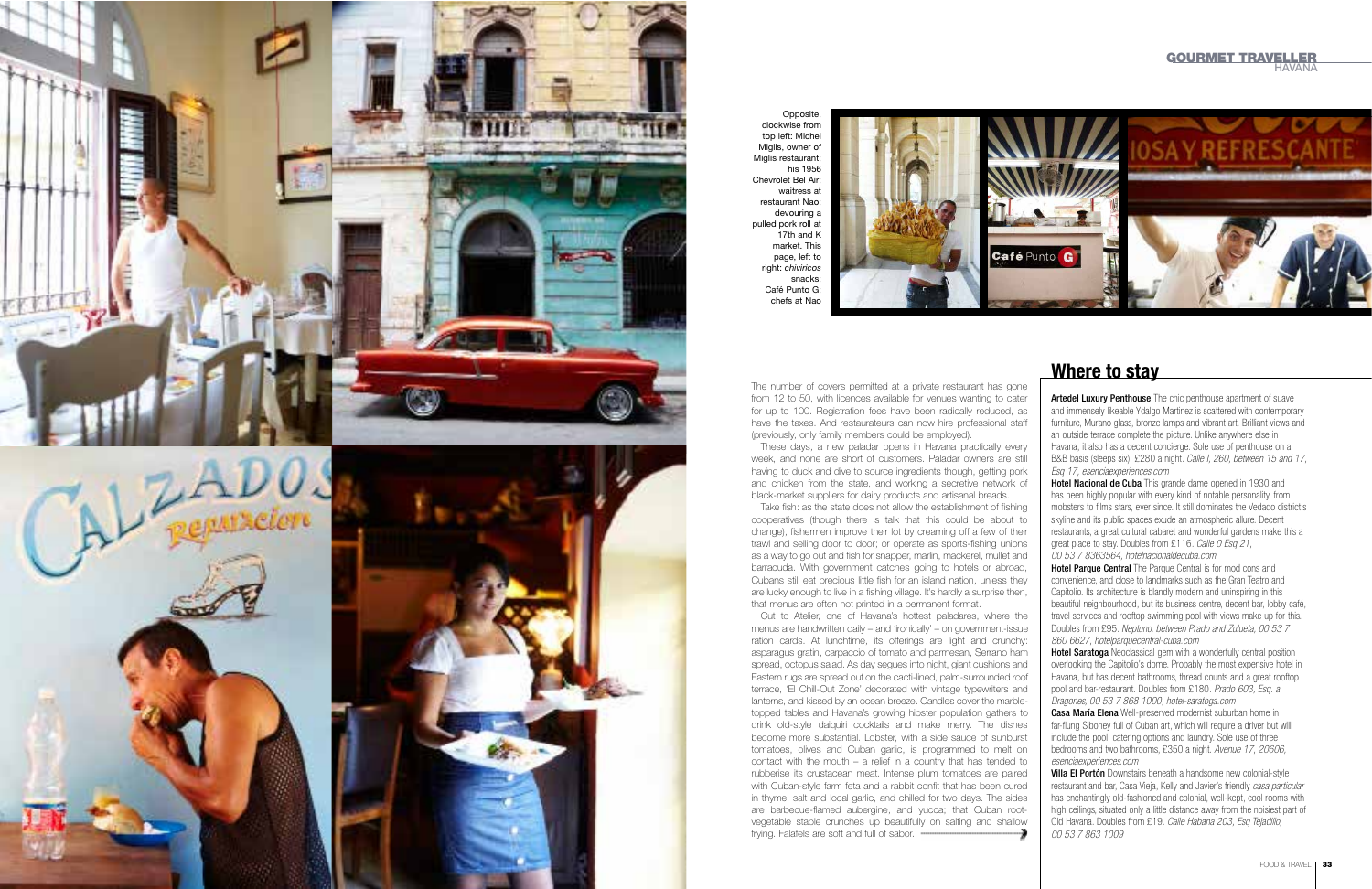

Atelier is the baby of Nuris Higuera, one of the 'new' Cuba's movers and shakers (she's at a conference in Washington DC for Women In Business when we visit). Her interiors are even prettier than the roof terrace: each table topped with coloured glass pieces, vintage colonial crockery and crocheted tablecloths (a knowing dash of delicate *Cubanía*). Contemporary Cuban art is rotated regularly, creating a constantly changing art gallery. The service is attentive but not overbearing. It's like being at a pleasingly secret bolthole in the bohemian villages of northern Ibiza.

What most drop-in tourists to Atelier may not be aware of, however, is just how much it takes to create this kind of offering in contemporary Cuba. To produce a decent menu here, you have to overcome massive problems of supply. Because of the embargo, Cubans cannot buy food internationally (although the state imports about 60 per cent of its food), so restaurants are limited to domestic production, which is very low because of a collective and corrupt farming system that has slumped into under-investment. Harvests can rot because of a lack of pickers, or trucks, or packaging – you name it. It's no coincidence that many paladares adopt a 'fusion' menu that uses a strictly local and organic stream of produce. Each paladar relies on a full-time *comprador* (buyer) who visits markets and main suppliers on a daily basis. Chefs then have to be creative with what their compradors come back with. Menus are more about

Flan A rich custard pudding poured into a pan and topped with caramelised sugar then baked.

**Frijoles negro** Black beans cooked into thick gravy with garlic and spices and served over rice.

Frituras de malanga Grated *malanga* (a root vegetable) rolled with egg, garlic and lime and then fried.

> necessity rather than any over-arching food ethos. Against this kind of backdrop, it's intriguing to see where the restaurants source their food. Tanja Buwalda, who has an insatiable interest in the minutiae of Cuban food, runs tours for Esencia Experiences, offering a window on paladar culture and a crash course in Havana's complicated culinary story. She takes me to local markets, a trip that soon reveals the quality and variety of the vegetables, fruits and herbs available, and the flavour of the freerange chicken and pork, which is second to none.

Mojo Criollo A commonly used marinade of sour orange (naranja agria), garlic, onions and spice (oregano, cumin, bay leaf).

Moros y Cristianos (also known as *congri*). Black bean and white rice cooked together with a sofrito (see below).

**Palomilla** A thinly sliced or pounded steak cooked in lime juice, garlic and onions.

**Ropa vieja** Literally 'old clothes'. The dish consists of beef shredded and stewed with tomatoes, onions, garlic, green pepper and spices. Sofrito Sauce of onions, garlic, green peppers, cumin, bay leaf and oregano, sometimes with pork belly.

Tamales Banana leaves stuffed with cornmeal dough mixed with spiced pork.

**Tostones** Thick slices of green plantain, fried, flattened, refried, and served hot and salted.

Yucca A Cuban root vegetable usually boiled and served as a side dish

Next, we travel to a cheese farm outside Havana, an idyllic spot with horses whinnying in the paddock. Here, a smallholder supplies trusted paladares, experimenting with pimento, herb, sweet onion and olive-infused goat's cheese; in typical Cuban style, the apparatus has been acquired by hook or by crook – thermometers from Canada, moulds from Russia, milking apparatus from Argentina.



Left to right: Havana flickers at night; fish kebabs from Le Chansonnier. Opposite, clockwise from left: the setting for a cult film, La Guarida restaurant; Enrique Nunez, its owner; chef at work at Atelier; barbecued lobsters crop up on menus; La Guarida; echoes of the past in the Old Town

Arroz con leche A sweet, creamy rice pudding infused with cinnamon. **Batido** Milkshake made with ice cream or, more commonly, milk and crushed ice, and tropical fruits like mango, pineapple, papaya or guava. **Cafecito** Cuban espresso: punchy, strong and served in a tiny cup. **Chicharrones** Fried pork skins, often sold in a twist of old *Granma* newspaper sheets. **Food glossary**<br> **Arroz con leche** A sweet, crea<br> **Batido** Milkshake made with icc<br> **Crushed ice, and tropical fruits li**<br> **Cafecito** Cuban espresso: punc<br> **Chicharrones** Fried pork skins,<br> **newspaper sheets.**<br> **Comida Cri** 

**Comida Criolla** Cuisine created in Caribbean/Latin countries during the Spanish colonial period – a fusion of Amerindian, Spanish and African. Croquetas Ground ham, pork, chicken or even tuna fried in a light batter. **Cuba libre** A highball cocktail of cola, lime juice and white rum. **Daiquiri** Rum, lime juice and sugar.

Mariquitas Plantains sliced extremely thin, then deep fried like potato crisps.

**Mojito** A highball cocktail of white rum, sugar (or sugar cane juice), sparkling water and *yerba buena* (Cuban mint).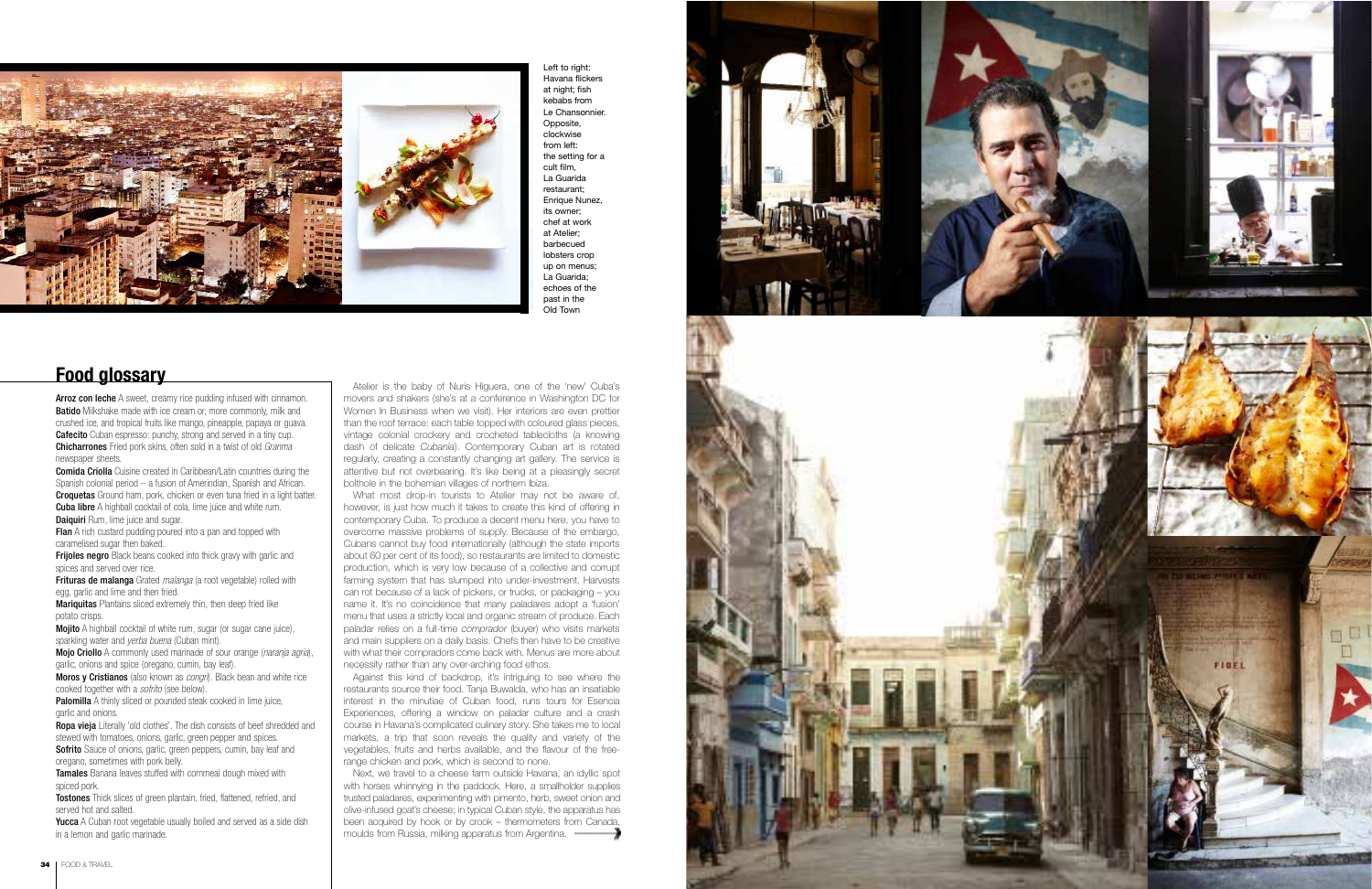

36 FOOD & TRAVEL FOOD & TRAVEL FOOD & TRAVEL TO TRAVEL TO TRAVEL AND A TRAVEL TO TRAVEL AND A TRAVEL TO TRAVEL TO TRAVEL TO TRAVEL TO TRAVEL TO TRAVEL TO TRAVEL TO TRAVEL TO TRAVEL TO TRAVEL TO TRAVEL TO TRAVEL TO TRAVEL T

## **Where to eat**

Prices are for two courses, excluding drinks, unless otherwise stated.

**Café Laurent** Taking over the penthouse of an apartment building in the Vedado district, Café Laurent's walls are adorned with old newspapers featuring 1950s adverts. Fish dishes are best, so book a seat on the large terrace and order white tuna seared with aubergine and tomato or a snapper in salsa verde. £11. Calle M 257, between Calle 19 and 21, 00 53 7 831 2090

**Casa Miglis** Michel Miglis has opened the first Swedish-Cuban fusion restaurant in Havana, with a menu that includes lingonberries. Funky interior design and beautifully presented food.  $£12$ . Lealtad 120, between Animas and Lagunas, 00 53 7 8641 486, casamiglis.com **Divino** A fair drive into the sprawling suburbs, Divino is a rustic restaurant with a relaxed terrace, greenhouses, organic farm, geese and chickens. Mostly Creole food with international dishes, and Havana's best wine cellar. £11. Calle Raquel 50, between Esperanza and Lindero, Reparto Castillo de Averhoff, 00 53 7 643 7734, cubarestaurantedivino.com **Doña Eutimia** At the end of a cobbled lane off Plaza de la Cathedral, this cosy, antiques-crammed paladar serves perfectly executed Creole classics from *ropa vieja* to *frituras malangas*. Handsome waiters. £7.

Callejón del Chorro 60C, Plaza de la Catedral, 00 53 7 5281 5883 **El Corte Principe** This brand-new *paladar* owned by easy-going Italian Sergio is an unpretentious and rustic alfresco spot with red-checked

Nuris and her crew at Atelier are typical of the many young paladar owners; they are not just out to make a quick buck. They are part of cuisine, I get down to brass tacks by visiting another paladar, Doña a growing food awareness, concerned with resurrecting Cuban Eutimia, in the heart of Old Havana. Amid the Unesco-protected cuisine from its coma and allowing it to breathe once more. Her chef, maze, Doña Eutimia is the place to take the pulse of yesteryear (an for example, is working with the office of city historian Eusebio Leal important act in a country in the throes of change). The tiny, Spengler (who is responsible for the vast-scale restoration of Habana inexpensive restaurant nestles in a cobbled alleyway next to an Vieja, the Unesco-protected colonial heart of the city) on a project to artists' print studio. Although less than three years old, it already capture and promote the old recipes of Cuba.

La Guarida The film set for *Fresa y Chocolate*, La Guarida's ambiance is set by the incredible approach up a sweeping staircase. It's the Cuban version of The Ivy, so Hollywood actors dine here when they're in town – as do rafts of Cuban musicians. There's a decent wine list and a Cuban and international menu that changes frequently. £15. Calle Concordia 418, between Gervasio and Escobar, 00 53 7 866 9047, laguarida.com

Le Chansonnier A gutted colonial home decorated with modern installations and pieces. The cuisine pushes Cuban envelopes, fusing local ingredients with foreign, particularly French, influences. Menus change daily. £16. Calle J 257, between 15 and Linea, 00 53 7 832 1576, lechansonnierhabana.com **Rio Mar** International and Cuban combinations in a beautiful position on the water where the Rio Almendares meets the sea. Baby Chateaubriand, lobster, spicy pork, garlic grilled fish, perfectly roasted vegetables: pared down Mediterranean fare with an expensive wine list. £11. 3ra 11, between C and Final, 00 53 7 209 4838, restauranteriomar.wordpress.com **Santis or 'Santiagos'** At the edge of the water in a fishing village in Havana's west, Santis serves up super-fresh sashimi, California rolls and nigiri plus simple fish dishes in a fisherman's shack. £6. 240A 3ra. C, Jaimanitas

Cuban cuisine originally evolved out of the island's layered history Leticia is rigidly Cuban in her pursuits and has no truck with newof incomers. The Amerindians were first: the Taíno in the east, the fangled cuisine. A raft of things set Doña Eutimia apart, however. Guanahatabey in the west, and the Siboney everywhere else. These The menu includes snacks rarely seen outside the home: *frituras de* last two tribes were hunter-gatherers and fishermen. The Taíno were *malanga*, the malanga root vegetable peeled and grated and rolled Arawak-descended farmers. They brought *boniatos* (white sweet with lime, parsley, eggs and garlic, then fried in a labour-of-love potatoes), yucca, yams, corn, pumpkins, peanuts, peppers, snack operation; empanadas, a fried dough encasing minced avocados and tomatoes – all still staples. During colonial times, the chicken or pounded leftover beef sautéed in a *sofrito* of green Spanish food culture was assimilated, following the specificity of peppers, oregano, onion and garlic; *mariquitas*, green plantains To experience the raw, domestic earthiness of classic Creole feels like an institution with its wall clocks and antiques. Owner

chain migration. Millions of incoming Canary Islanders brought mojo mandolin-sliced and fried; and yucca chips. sauce; and *ropa vieja* shredded beef. The Galicians brought *pulpo a*  So far, so tasty. But now it's time to take the *comida Criolla*  Jewish, Arab – also left their mark on the cuisine.

tablecloths on a covered porch. The chalked menu of fresh pastas and sauces is preambled by prosciutto, antipasti and bruschette. It's a pizza-free zone though. £11. 9na Esq. 74, 00 53 7 5255 9091

*la Gallega* (marinated octopus), and *empanadas* (stuffed pastries); acid test: Doña Eutimia's version of ropa vieja with *frijoles negros*  the Asturians thick soups and stews. After the Haitian slave rebellion (black beans). Translated literally as 'old clothes', ropa vieja is in 1791, French slave owners flooded in, bringing robust cooking pounded beef simmered with green pepper, onion, tomatoes, wine traditions for the culinary soup. A powerful mish-mash of influences and cumin – a sauce that forms the foundation of many dishes – was gifted by the enslaved Africans, who slow-cooked their stews then shredded. The key, suggests the waiter, is to choose a cut of over fires as they worked the fields. Other elements – Chinese, nicely marbled beef with the fat on – removing it later during the shredding process – to impart flavour.

Main: sugar cane workers in the province of Pinar del Río, west of Havana; mangos are harvested; a worker at Alamar Agroponico; farms in Pinar del Río offer a simple way of life, with livestock and crops making their way b